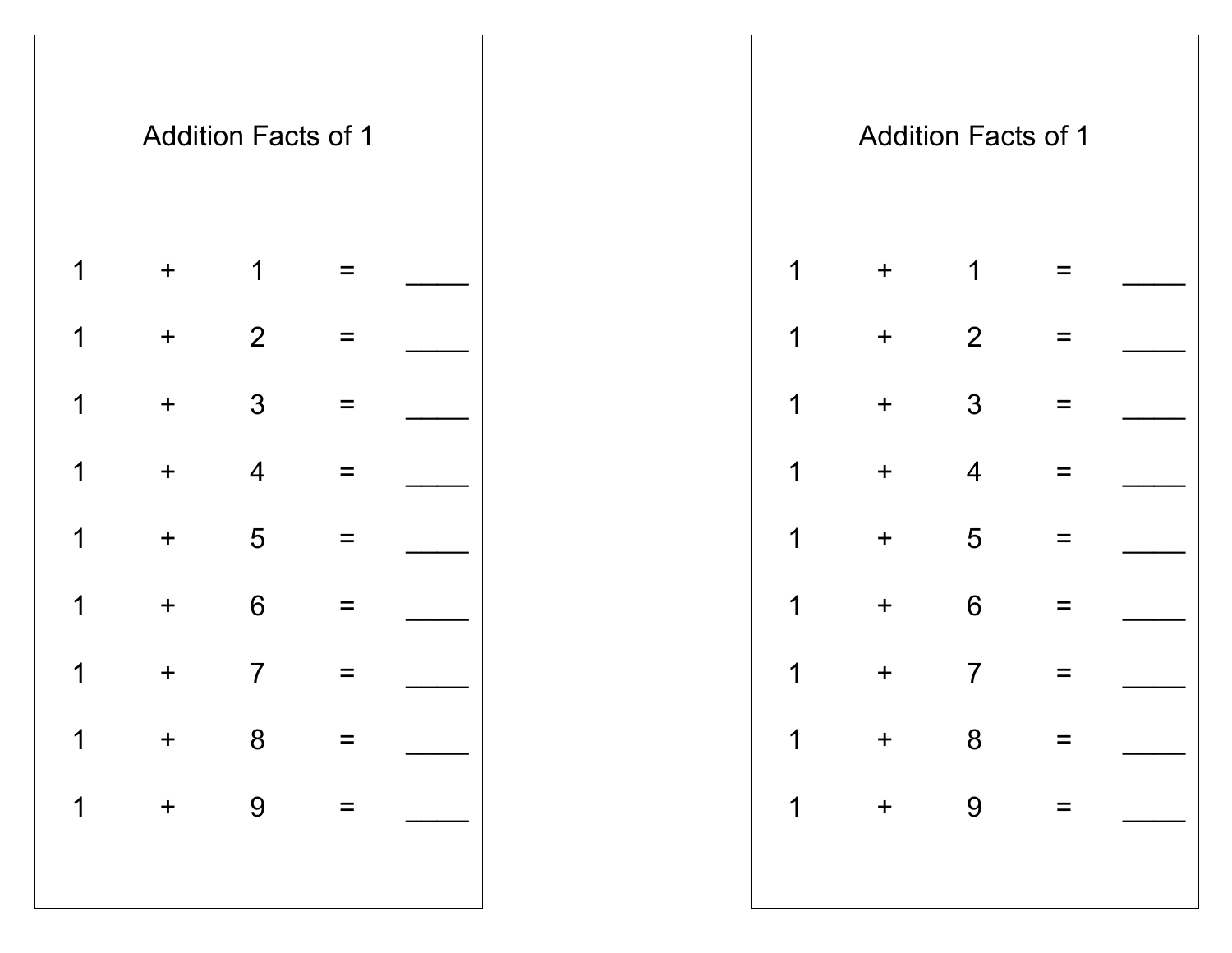|                |                                       | <b>Addition Facts of 2</b> |          |  |
|----------------|---------------------------------------|----------------------------|----------|--|
| $\mathbf{2}$   | $\ddagger$                            | 1                          |          |  |
| $\overline{2}$ | $\mathbf +$                           | $\overline{2}$             |          |  |
| $\overline{2}$ | $\ddag$                               | 3                          | =        |  |
| $\overline{2}$ | $\ddag$                               | $\overline{4}$             | $\equiv$ |  |
| $\overline{2}$ | $\div$                                | 5                          |          |  |
| $\overline{2}$ | $\ddagger$                            | 6                          |          |  |
| $\overline{2}$ | ╈                                     | 7                          |          |  |
| $\overline{2}$ | $\ddag$                               | 8                          | $=$      |  |
| $\overline{2}$ | $\begin{array}{c} \hline \end{array}$ | 9                          |          |  |
|                |                                       |                            |          |  |
|                |                                       |                            |          |  |

|                |                  | <b>Addition Facts of 2</b> |          |  |  |                |         | <b>Addition Facts of 2</b> |          |           |
|----------------|------------------|----------------------------|----------|--|--|----------------|---------|----------------------------|----------|-----------|
| $\overline{2}$ | $\boldsymbol{+}$ | 1                          | $\equiv$ |  |  | 2              | $\ddag$ | 1                          | $=$      |           |
| $\overline{2}$ | $\pm$            | $\overline{2}$             | $\equiv$ |  |  | $\overline{2}$ | $+$     | $\overline{2}$             | $\equiv$ |           |
| $\overline{2}$ | $\boldsymbol{+}$ | $\mathfrak{S}$             | $\equiv$ |  |  | 2              | $\pm$   | $\mathfrak{S}$             | $\equiv$ |           |
| $\overline{2}$ | $+$              | $\overline{4}$             | $\equiv$ |  |  | 2              | $+$     | $\overline{4}$             | $\equiv$ |           |
| $\overline{2}$ | $\boldsymbol{+}$ | 5                          | $\equiv$ |  |  | $\overline{2}$ | $+$     | 5                          | $\equiv$ |           |
| $\overline{2}$ | $\pm$            | $6\phantom{1}6$            | $\equiv$ |  |  | 2              | $\pm$   | 6                          | $=$      |           |
| $\overline{2}$ | $\ddag$          | $\overline{7}$             | $\equiv$ |  |  | $\overline{2}$ | $\pm$   | $\overline{7}$             | Ξ        |           |
| $\overline{2}$ | $+$ 8            |                            |          |  |  |                | $2 + 8$ |                            | $=$      |           |
|                |                  |                            |          |  |  |                |         |                            |          | $2 + 9 =$ |
|                |                  |                            |          |  |  |                |         |                            |          |           |
|                |                  |                            |          |  |  |                |         |                            |          |           |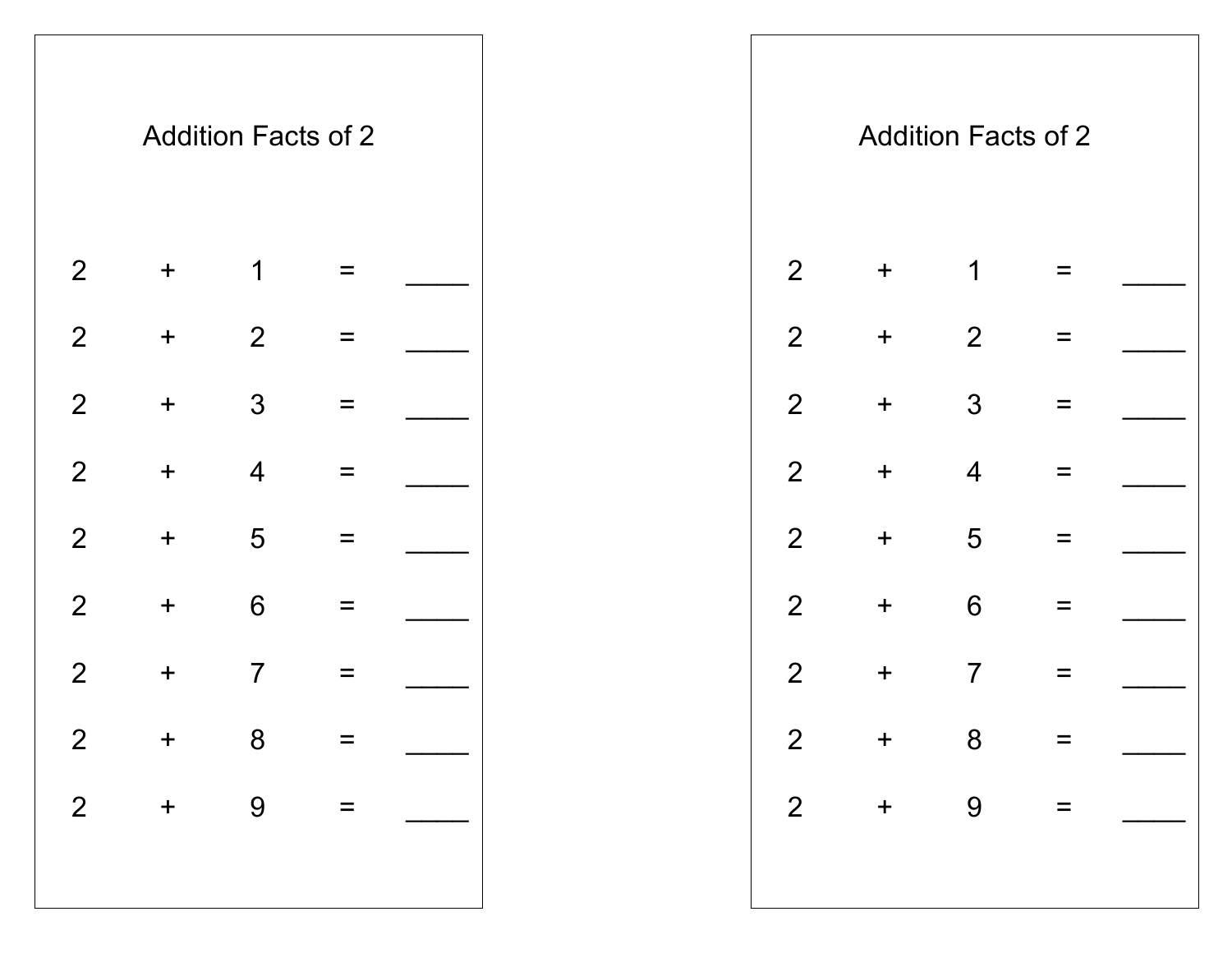|               |            | <b>Addition Facts of 3</b> |     |  |
|---------------|------------|----------------------------|-----|--|
| 3             | $\ddagger$ | 1                          |     |  |
| 3             | $\ddagger$ | $\overline{2}$             |     |  |
| 3             | $\ddag$    | 3                          |     |  |
| 3             | $\ddagger$ | $\overline{4}$             |     |  |
| 3             | $\ddagger$ | 5                          |     |  |
| 3             | $\ddagger$ | 6                          |     |  |
| 3             | +          | 7                          |     |  |
|               | $\ddag$    | 8                          |     |  |
| $\frac{3}{3}$ | $\ddag$    | 9                          | $=$ |  |
|               |            |                            |     |  |
|               |            |                            |     |  |

|                |           | <b>Addition Facts of 3</b> |          |  |  |                |         | <b>Addition Facts of 3</b> |          |  |
|----------------|-----------|----------------------------|----------|--|--|----------------|---------|----------------------------|----------|--|
| 3              | $\pm$     | 1                          | $=$      |  |  | $\mathfrak{S}$ | $+$     | 1                          |          |  |
| 3              | $\pm$     | 2                          | $\equiv$ |  |  | 3              | $\pm$   | 2                          |          |  |
| 3              | $\pm$     | $\mathfrak{Z}$             | $\equiv$ |  |  | $\mathfrak{S}$ | $+$     | $\mathfrak{S}$             | $=$      |  |
| 3              | $\pm$     | $\overline{4}$             | $\equiv$ |  |  | 3              | $+$     | $\overline{4}$             |          |  |
| 3              | $\pm$     | 5                          | $\equiv$ |  |  | 3              | $+$     | 5                          | $\equiv$ |  |
| 3              | $\pm$     | $6\phantom{1}6$            | $\equiv$ |  |  | $\mathfrak{S}$ | $\pm$   | $6\phantom{1}6$            | =        |  |
| 3              | $\ddag$   | $\overline{7}$             | $\equiv$ |  |  | 3              | $\pm$   | $\overline{7}$             | $=$      |  |
| 3 <sup>1</sup> | $+$ 8     |                            |          |  |  |                | $3 + 8$ |                            |          |  |
|                | $3 + 9 =$ |                            |          |  |  |                |         | $3 + 9 =$                  |          |  |
|                |           |                            |          |  |  |                |         |                            |          |  |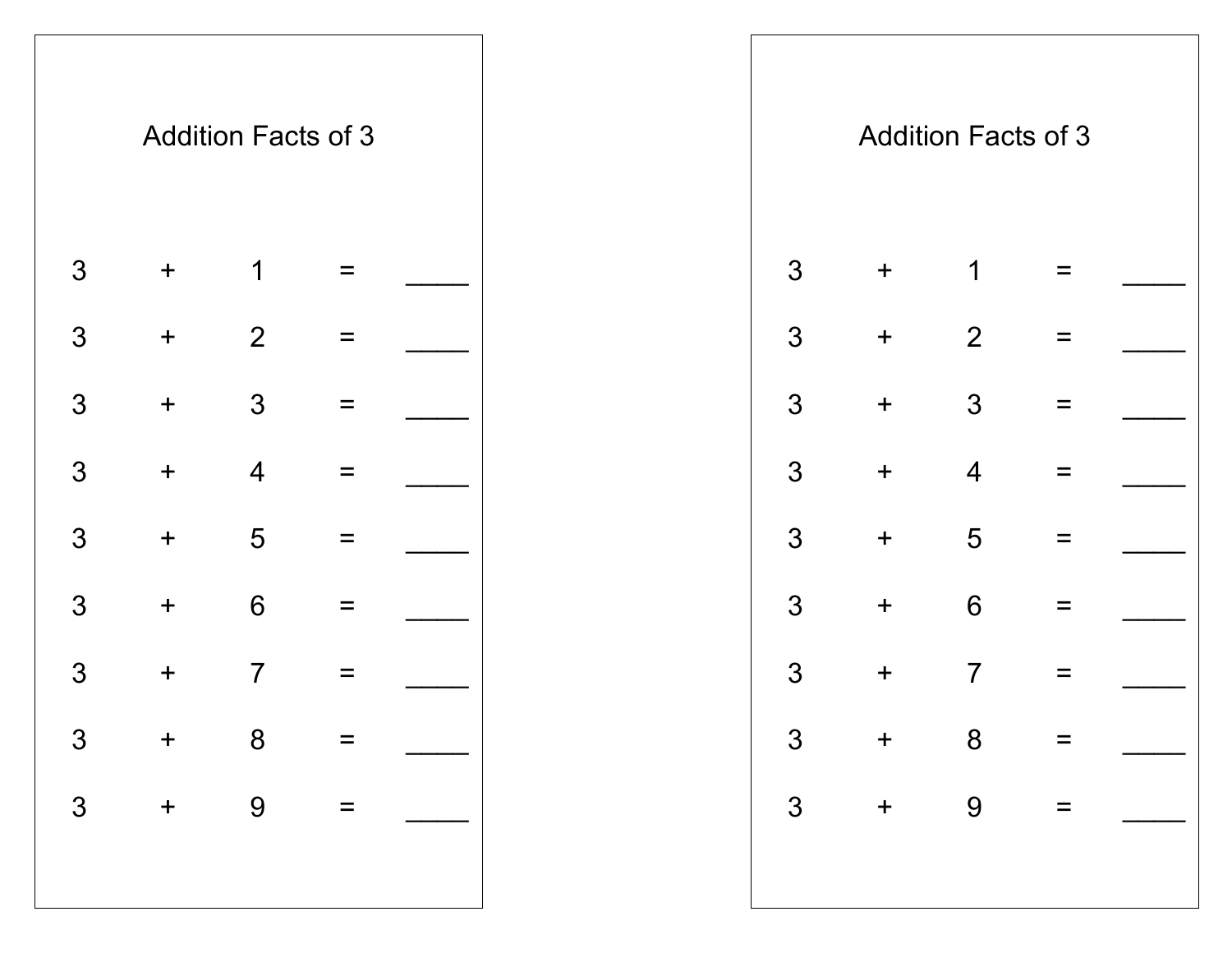|                          |             | <b>Addition Facts of 4</b> |     |  |
|--------------------------|-------------|----------------------------|-----|--|
| $\overline{4}$           | $\ddag$     | 1                          |     |  |
| $\overline{4}$           | $\ddagger$  | $\mathbf{2}$               |     |  |
| $\overline{4}$           | $\ddag$     | 3                          | =   |  |
| $\overline{4}$           | $\ddag$     | 4                          | ᆖ   |  |
| $\overline{\mathcal{A}}$ | $\ddagger$  | 5                          |     |  |
| 4                        | $\ddag$     | 6                          |     |  |
| 4                        | $\mathbf +$ | 7                          |     |  |
| $\overline{\mathcal{A}}$ | $\ddag$     | 8                          | $=$ |  |
| $\overline{4}$           | $+$         | 9                          |     |  |
|                          |             |                            |     |  |

| $+$                              | 1               | $\equiv$ |                            |           |                               | $\overline{4}$ | $+$   | 1               | $=$               |                                                    |
|----------------------------------|-----------------|----------|----------------------------|-----------|-------------------------------|----------------|-------|-----------------|-------------------|----------------------------------------------------|
| $\ddagger$                       | $\overline{2}$  | $\equiv$ |                            |           |                               | $\overline{4}$ | $+$   | $\overline{2}$  | $\equiv$          |                                                    |
| $\ddagger$                       | 3               | $\equiv$ |                            |           |                               | $\overline{4}$ | $+$   | $\mathfrak{S}$  | $=$               |                                                    |
| $\begin{array}{c} + \end{array}$ | $\overline{4}$  | $=$      |                            |           |                               | $\overline{4}$ | $\pm$ | $\overline{4}$  | Ξ                 |                                                    |
| $\ddagger$                       | 5               | $\equiv$ |                            |           |                               | $\overline{4}$ | $+$   | 5               | $=$               |                                                    |
| $\pm$                            | $6\phantom{1}6$ | $\equiv$ |                            |           |                               | $\overline{4}$ | $\pm$ | $6\phantom{1}6$ | $\qquad \qquad =$ |                                                    |
| $\ddag$                          | $\overline{7}$  | $\equiv$ |                            |           |                               | $\overline{4}$ | $\pm$ | $\overline{7}$  | $\equiv$          |                                                    |
|                                  |                 |          |                            |           |                               |                |       |                 |                   |                                                    |
|                                  |                 |          |                            |           |                               |                |       |                 |                   |                                                    |
|                                  |                 |          |                            |           |                               |                |       |                 |                   |                                                    |
|                                  |                 |          | <b>Addition Facts of 4</b> | $4 + 8 =$ | $4 + 9 = \boxed{\phantom{1}}$ |                |       |                 |                   | <b>Addition Facts of 4</b><br>$4 + 8$<br>$4 + 9 =$ |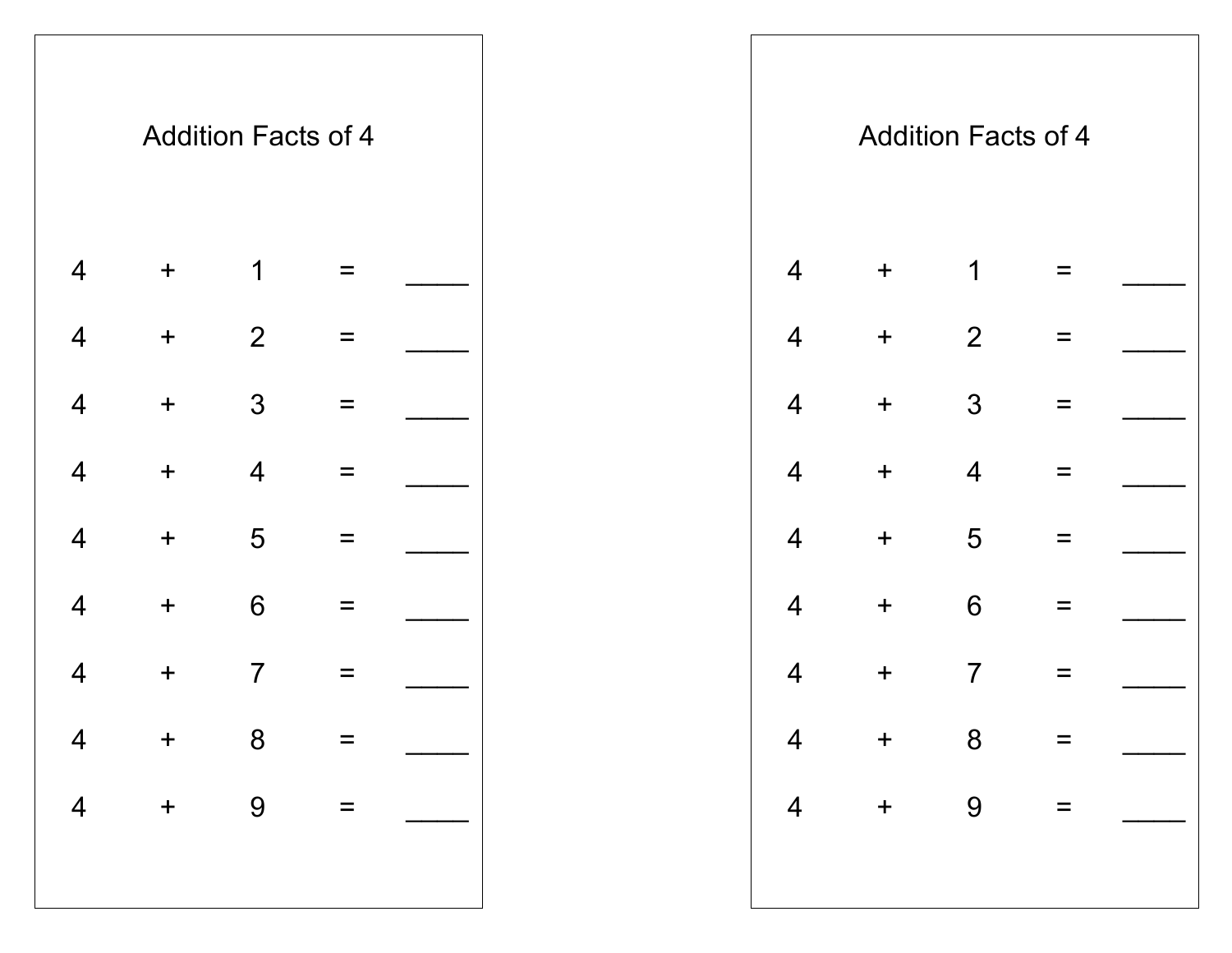

|   |                  | <b>Addition Facts of 5</b> |          |  |  |   |            | <b>Addition Facts of 5</b> |          |  |
|---|------------------|----------------------------|----------|--|--|---|------------|----------------------------|----------|--|
| 5 | $\boldsymbol{+}$ | 1                          | $=$      |  |  | 5 | $\ddagger$ | 1                          |          |  |
| 5 | $\boldsymbol{+}$ | $\overline{2}$             | $\equiv$ |  |  | 5 | $+$        | $\overline{2}$             |          |  |
| 5 | $\pm$            | $\mathfrak{S}$             | $\equiv$ |  |  | 5 | $\pm$      | 3                          | $=$      |  |
| 5 | $+$              | $\overline{4}$             | $\equiv$ |  |  | 5 | $+$        | $\overline{4}$             |          |  |
| 5 | $\pm$            | 5                          | $\equiv$ |  |  | 5 | $\ddot{}$  | 5                          | $\equiv$ |  |
| 5 | $\pm$            | $6\phantom{1}6$            | $\equiv$ |  |  | 5 | $+$        | 6                          |          |  |
| 5 | $\ddag$          | $\overline{7}$             | $\equiv$ |  |  | 5 | $\ddot{}$  | $\overline{7}$             | $=$      |  |
|   | $5 + 8$          |                            |          |  |  |   | $5 + 8$    |                            |          |  |
|   | $5 + 9 =$        |                            |          |  |  |   |            | $5 + 9 =$                  |          |  |
|   |                  |                            |          |  |  |   |            |                            |          |  |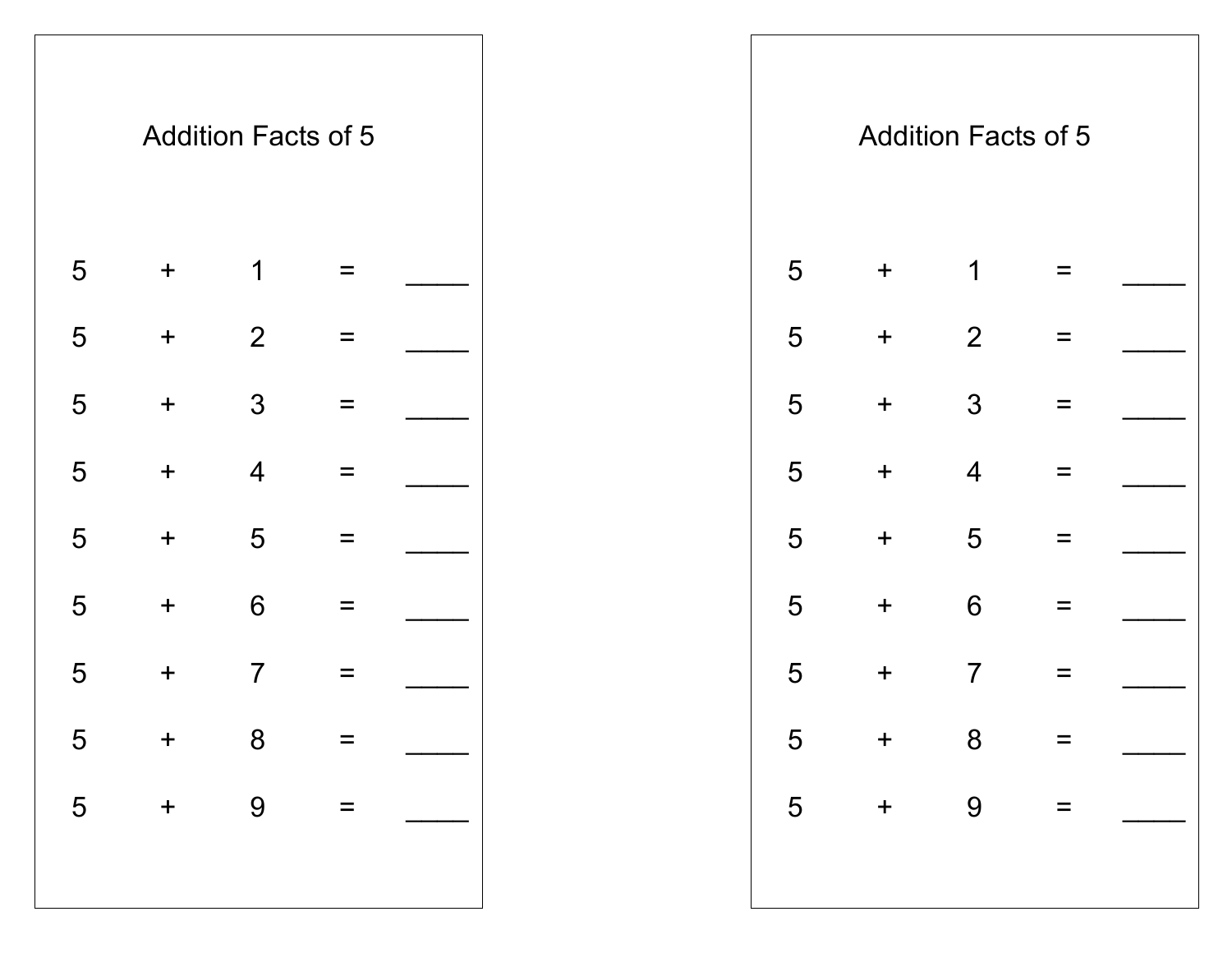

|            |         | <b>Addition Facts of 6</b> |                           |  |  |                 |                  | <b>Addition Facts of 6</b> |   |  |
|------------|---------|----------------------------|---------------------------|--|--|-----------------|------------------|----------------------------|---|--|
| 6          | $\pm$   | 1                          | $=$                       |  |  | 6               | $+$              | 1                          |   |  |
| 6          | $\pm$   | 2                          | $\equiv$                  |  |  | $6\phantom{1}6$ | $\ddagger$       | $\overline{2}$             |   |  |
| 6          | $\pm$   | $\mathfrak{S}$             | $\equiv$                  |  |  | $6\phantom{1}6$ | $\boldsymbol{+}$ | $\mathfrak{S}$             | ᆖ |  |
| 6          | $+$     | $\overline{4}$             | $\equiv$                  |  |  | $6\phantom{1}6$ | $\boldsymbol{+}$ | $\overline{4}$             |   |  |
| 6          | $\ddag$ | 5                          | $\equiv$                  |  |  | $6\phantom{1}6$ | $\ddagger$       | 5                          |   |  |
| 6          | $\pm$   | $6\phantom{1}6$            | $\equiv$                  |  |  | $6\phantom{1}6$ | $\pm$            | $6\phantom{1}6$            |   |  |
| 6          | $\ddag$ | $\overline{7}$             | $\qquad \qquad =$         |  |  | $6\phantom{1}6$ | $\ddagger$       | $\overline{7}$             | = |  |
| $6\degree$ | $+$ 8   |                            |                           |  |  | $6\phantom{.}6$ | $+$ 8            |                            |   |  |
|            | $6 + 9$ |                            | $\mathbf{r} = \mathbf{r}$ |  |  |                 |                  | $6 + 9 =$                  |   |  |
|            |         |                            |                           |  |  |                 |                  |                            |   |  |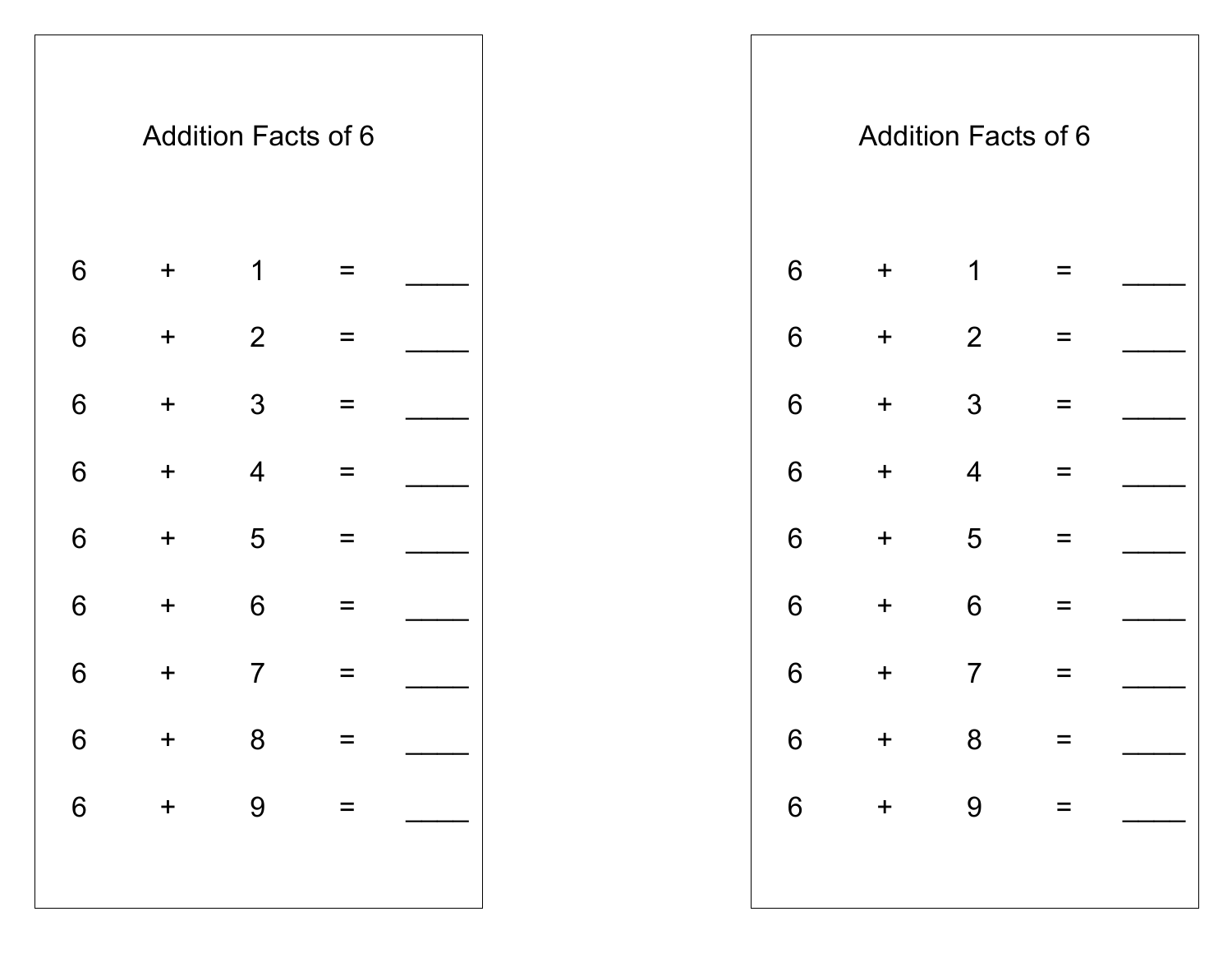

|                          |                  | <b>Addition Facts of 7</b> |          |              |  |                |                  | <b>Addition Facts of 7</b> |          |  |
|--------------------------|------------------|----------------------------|----------|--------------|--|----------------|------------------|----------------------------|----------|--|
| $\overline{\mathcal{L}}$ | $\pm$            | 1                          | $=$      |              |  | $\overline{7}$ | $\boldsymbol{+}$ | $\mathbf 1$                | =        |  |
| $\overline{7}$           | $\pm$            | $\overline{2}$             | $\equiv$ |              |  | $\overline{7}$ | $+$              | 2                          | $=$      |  |
| $\overline{7}$           | $\boldsymbol{+}$ | $\mathfrak{Z}$             | $\equiv$ |              |  | $\overline{7}$ | $+$              | 3                          | $\equiv$ |  |
| $\overline{7}$           | $\pm$            | $\overline{4}$             | $\equiv$ |              |  | $\overline{7}$ | $+$              | $\overline{4}$             | $=$      |  |
| $\overline{\mathcal{L}}$ | $\pm$            | 5                          | $\equiv$ |              |  | $\overline{7}$ | $+$              | $5\phantom{.0}$            | $\equiv$ |  |
| $\overline{\mathcal{L}}$ | $\pm$            | 6                          | $\equiv$ |              |  | $\overline{7}$ | $+$              | $6\phantom{1}6$            | $=$      |  |
| $\overline{7}$           | $\ddag$          | $\overline{7}$             | $\equiv$ |              |  | $\overline{7}$ | $+$              | $\overline{7}$             | $=$      |  |
| $\overline{7}$           | $+$              | 8 <sup>8</sup>             |          |              |  | $\overline{7}$ |                  | $+ 8$                      |          |  |
|                          |                  |                            |          | $7 + 9 = \_$ |  |                |                  | $7 + 9 =$                  |          |  |
|                          |                  |                            |          |              |  |                |                  |                            |          |  |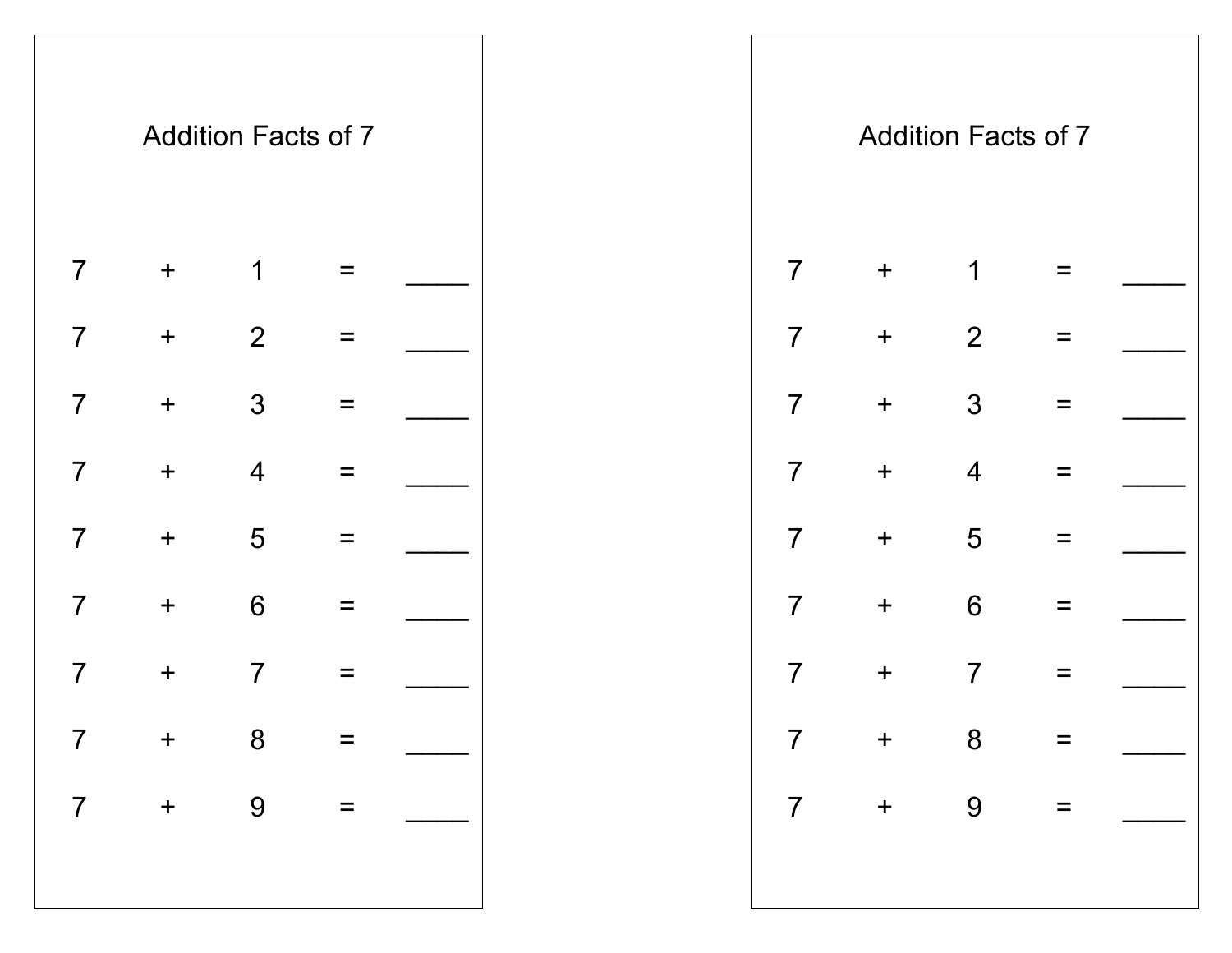|   |            | <b>Addition Facts of 8</b> |   |  |
|---|------------|----------------------------|---|--|
| 8 | $\ddagger$ | 1                          |   |  |
| 8 | $\ddag$    | $\overline{2}$             |   |  |
| 8 | $\ddagger$ | 3                          |   |  |
| 8 | $\ddag$    | $\overline{4}$             |   |  |
| 8 | $\ddagger$ | 5                          |   |  |
| 8 | $\ddag$    | 6                          |   |  |
| 8 | +          | 7                          |   |  |
| 8 | $\ddag$    | 8                          |   |  |
| 8 | $\ddag$    | 9                          | Ξ |  |
|   |            |                            |   |  |
|   |            |                            |   |  |

|                |                  | <b>Addition Facts of 8</b> |                             |  |  |                |            | <b>Addition Facts of 8</b> |          |  |
|----------------|------------------|----------------------------|-----------------------------|--|--|----------------|------------|----------------------------|----------|--|
| 8              | $\boldsymbol{+}$ | 1                          | $\equiv$                    |  |  | 8              | $+$        | 1                          | $=$      |  |
| 8              | $\pm$            | $\overline{2}$             | $\equiv$                    |  |  | 8              | $+$        | $\overline{2}$             | $\equiv$ |  |
| 8              | $\pm$            | 3                          | $\equiv$                    |  |  | 8              | $+$        | $\mathfrak{Z}$             | $\equiv$ |  |
| 8              | $\pm$            | $\overline{4}$             | $\equiv$                    |  |  | 8              | $\pm$      | $\overline{4}$             | $\equiv$ |  |
| 8              | $\pm$            | 5                          | $\equiv$                    |  |  | 8              | $\ddagger$ | 5                          |          |  |
| 8              | $\pm$            | $6\phantom{1}6$            | $\equiv$                    |  |  | 8              | $+$        | 6                          | $\equiv$ |  |
| 8              | $\pm$            | $\overline{7}$             | $\equiv$                    |  |  | 8              | $+$        | $\overline{7}$             |          |  |
| 8              | $+$ 8            |                            |                             |  |  | $8\phantom{1}$ | $+$ 8      |                            |          |  |
| $\overline{8}$ | $+$ 9            |                            | $\mathcal{L} = \mathcal{L}$ |  |  |                |            | $8 + 9 =$                  |          |  |
|                |                  |                            |                             |  |  |                |            |                            |          |  |